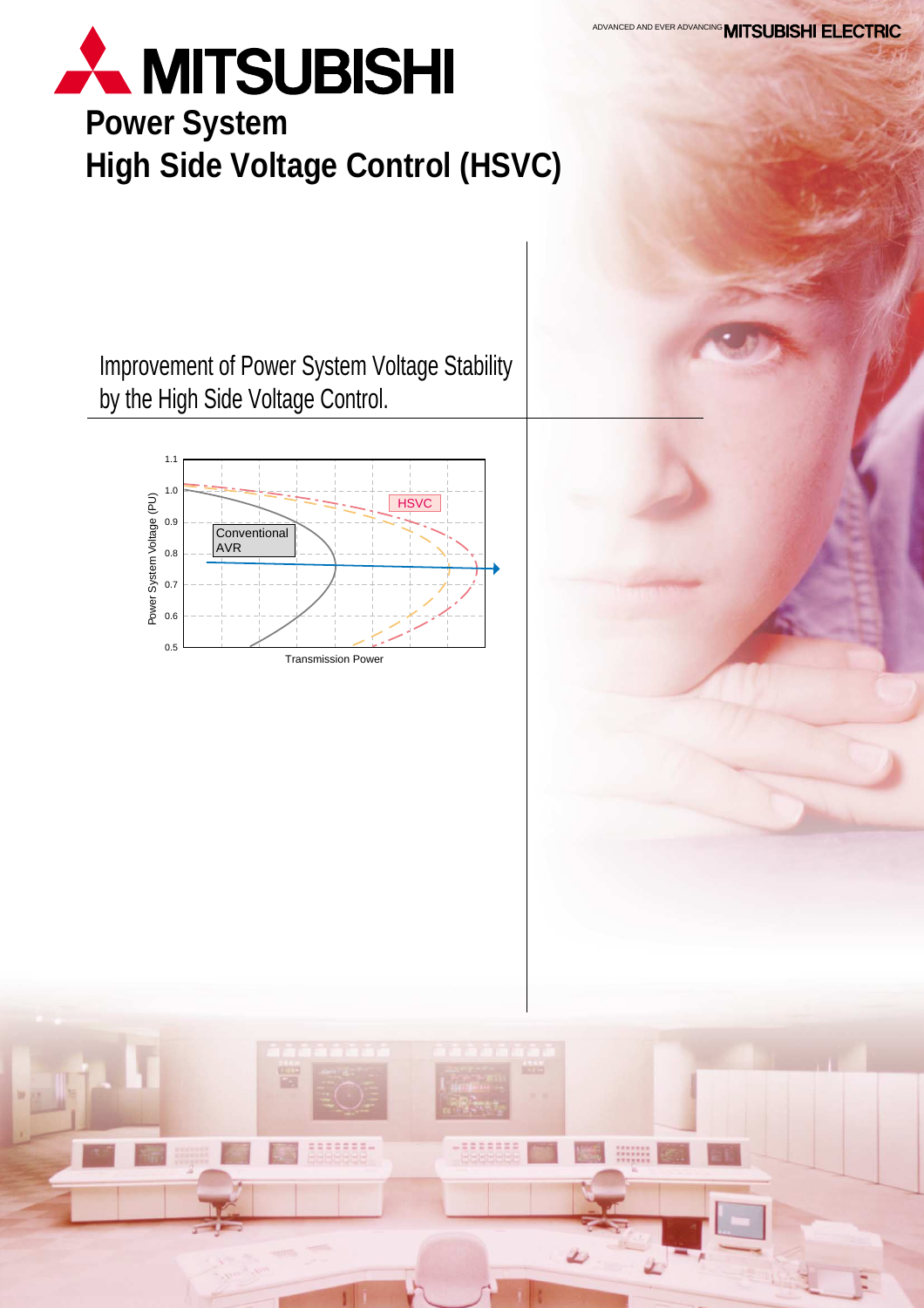## **Valtage Stabilizing Effect**

HSVC has excellent response characteristics to keep the system stability when the system requires reactive power abruptly at the receiving end.

#### **Evaluation Based on Transient Response**

## **New Generator Excitation Control System with the High Side Voltage Control for Improving Power System Voltage Stability**

**Mitsubishi High Side Voltage Control**

**HSVC**





#### **Evaluation Based on P-V Characteristics**

Without adding other reactive power adjusting/voltage control facility such as static var compensator(SVC), HSVC can increase the allowable sending end power by the practical use of the reactive power supplying capability of generation plant, namely, decreaseing the value of voltage droop rate XDR. Additionally, the allowable sending end power can be increased even if the system voltage drops, since the 'nose' of the P-V curve goes out and down.

> HSVC not only improves voltage stability, but also has good effect on suppressing power oscillation if a suitable phase compensation function is added.











## **System Configuration & Control Principle**

HSVC controls the high side voltage (VH) to be its target setting value (VHref), without voltage feedback signal from the high side of step up transformer (M.Tr). [Basic Principle] HSVC controls the generator voltage(VG) according to: VG=VHref+(Xt-XDR)Iq. Where, XDR : Voltage Droop Rate (For insuring stable parallel operation) Iq: Reactive current of generator (Q/VG) Xt: Reactance of the step up transformer(M.Tr) As the result, the high side voltage (VH) is kept to be: VH=VHref-XDR · Iq. HSVC is of following options to be installed corresponding to various requirements, in addition to voltage control.

#### [Option]

- Reactive current compensation function : Makes VH=VHref for any reactive current compensation reference value.
- Compensation follow-up control function: Revises the reactive current compensation reference value automatically corresponding to the variation of VHref.
- Automatic XDR compensation function: Compensates XDR auto-• matically corresponding to the feedback signal of the tap position of M.Tr.
- Regulating function of HSVC response and stability characteristics
- Stabilizing function to suppress power oscillation





## **Stabilizing Effect of Power Oscillation**

PG (PU